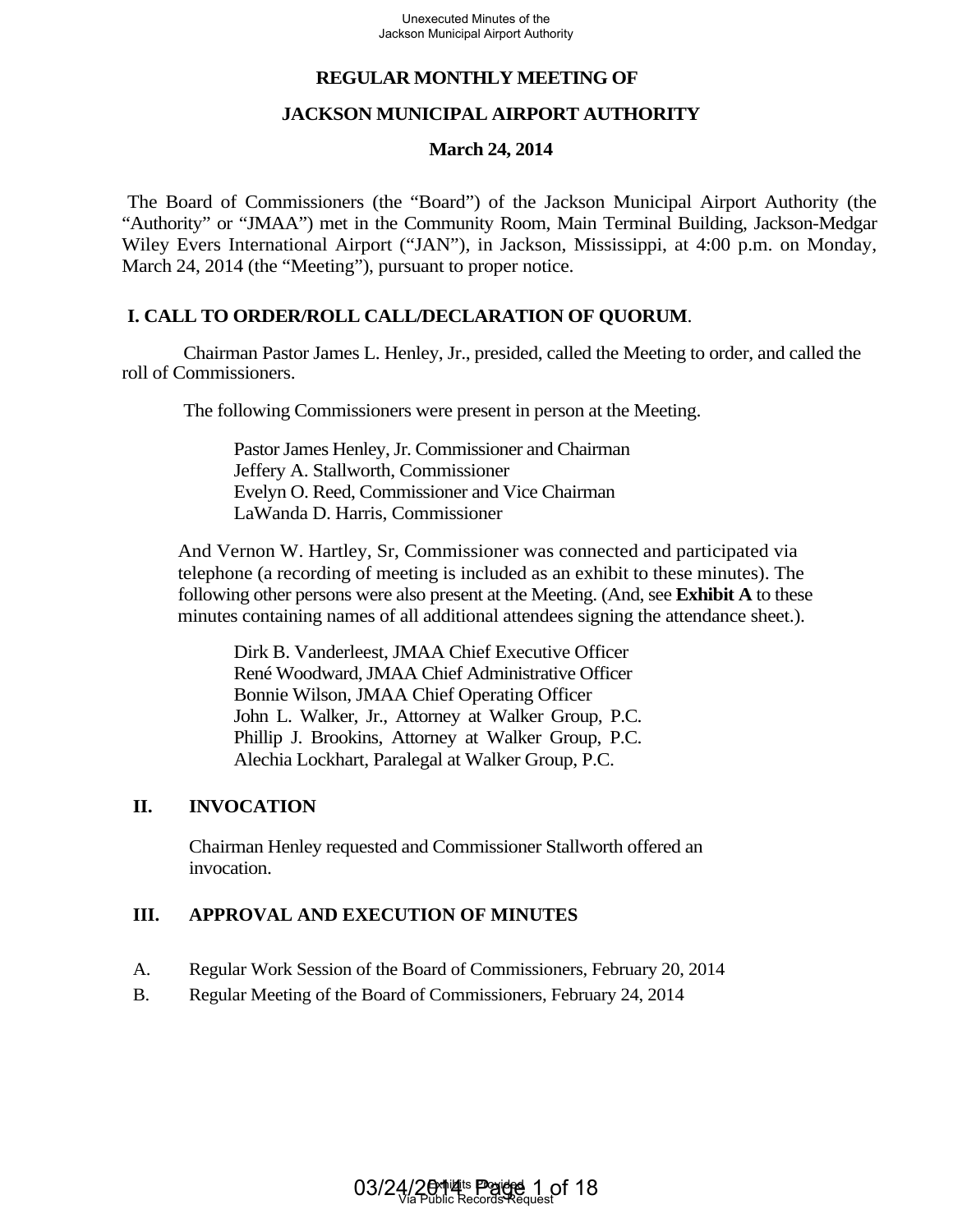# **RESOLUTION CY-2014-25 APPROVAL AND EXECUTION OF MINUTES**

After brief discussion and review and upon motion made by Commissioner Stallworth, seconded by Commissioner Reed, and unanimously approved by the affirmative votes of all Commissioners, the following resolution was made and entered.

 **RESOLVED**, that the Board hereby approves the Minutes of the Regular Work Session of the Board of Commissioners, February 20, 2014 and of the Regular Meeting of the Board of Commissioners, February 24, 2014 as presented and directs that said minutes be filed in the appropriate minute book and records of the Authority.

Yeas: Hartley, Henley, Stallworth, Harris, Reed Nays: None

## **IV. PUBLIC COMMENTS**

Chairman Henley noted that no attendee had signed requesting to make public comment.

### **V. REPORTS**

#### **A. Chief Executive Officer.**

 *1.Airport Project Manager Summary, Period Ending February 28, 2014. 2.Airport Activity Statistics Report, Period Ending February 28, 2014. 3.Recogniyion of Retiringh Commissioners 4.Employee and Organizational Recognitions.*

Mr. Vanderleest directed the Board's attention to the Airport Project Manager Summary and the Airport Activity Statistics Report as found in the packet (**the "Packet" 3/24/14)** distributed to the Board prior to the Meeting. A copy of the Packet is attached as an exhibit to the minutes of the Meeting. He advised that the airport is currently down one run way.

Mr. Vanderleest then acknowledged and presented Ms. Cindy Crotchett, Executive Assistant as The Employee of the Month for March 2014. Mr. Vanderleest commended Ms. Crotchett for her dedicated and valuable services for the preceding 10 years; she joined the Executive department in 2008. All present concurred in praises for Ms. Crotchett and pictures were made.

Mr. Vanderleest noted that Shechem Townsend, a Certified Police Officer with the Public Safety Department for achieving his Certificate of Completion Level III ATSI Sponsored by AAAE Airport Training & Safety Institute is not present at today's meeting. Similarly, the Retiring Commissioners could not be present. Their recognitions will be delayed until next meeting. Unexecuted Minutes of the<br>Jackson Municipal Airport Authority<br>
5<br>
TION OF MINUTES<br>
w and upon motion made by Comm<br>
mously approved by the affirmative<br>
and entered.<br>
0., 2014 and of the Regular Mectic<br>
d and directs that sa

#### VI. **ACTION ITEMS.**

Mr. Vanderleest directed the Board's attention to the Balance Sheet and Income statement for February 2014 and the Claims Docket for February 2014, which were included in the Packet.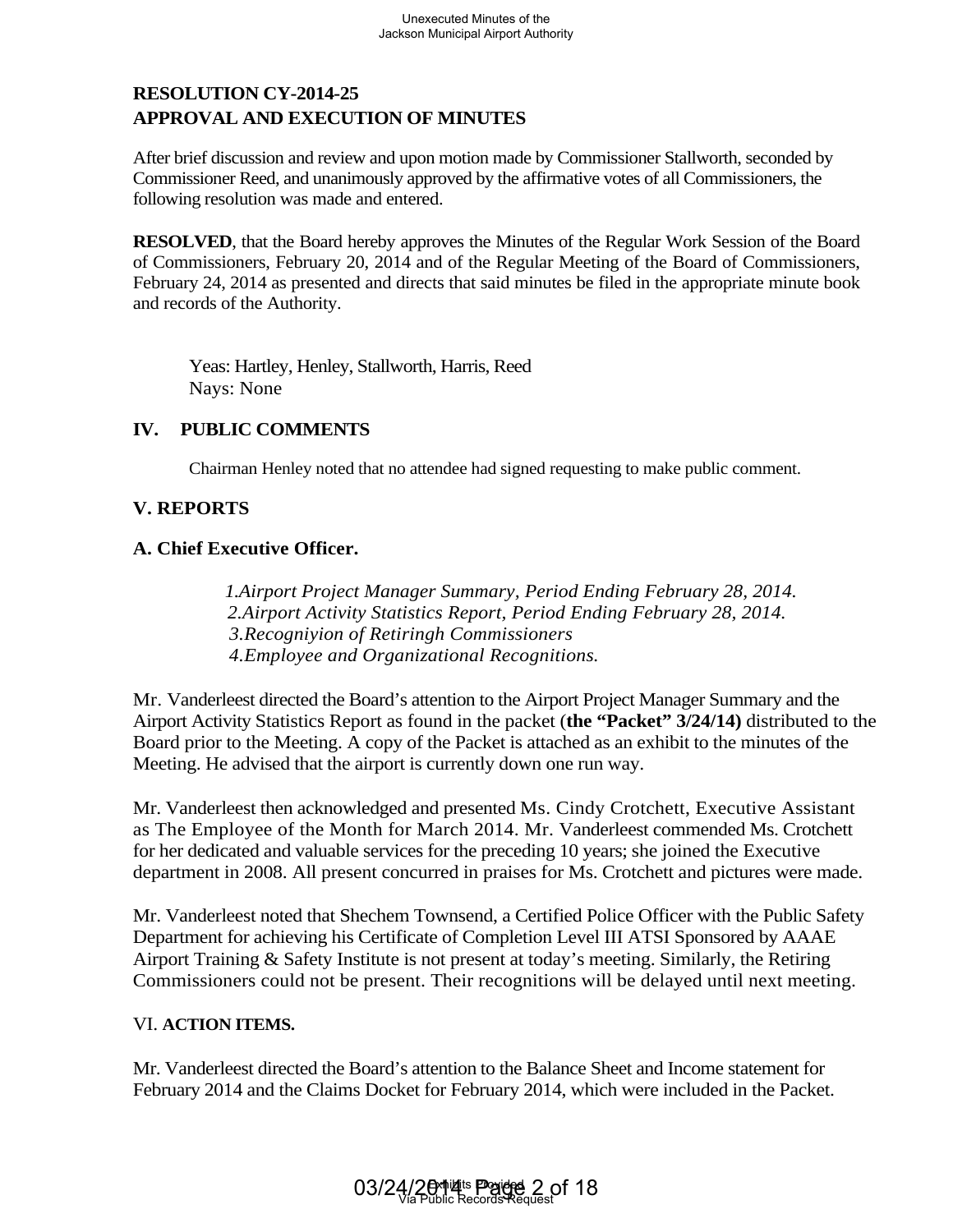#### **RESOLUTION ACCEPTING FEBRUARY FINANCIAL REPORTS AND APPROVING AND AUTHORIZING PAYMENT OF CLAIMS DOCKET**

 Upon motion by Commissioner Hartley, Seconded by Commissioner Stallworth the following RESOLUTION was made and unanimously approved

 **WHEREAS,** the Board of Commissioners (the "Board") of the Jackson Municipal Airport Authority (the "Authority") has reviewed and considered (i) the Balance Sheet and Income Statement for the Authority for the month and period ending February 2014 (the "Financial Reports"),

 and (ii) the Claims Docket for the Authority for the month of February 2014 (the "Claims"), each of which was (i) included in the packet distributed to the Board prior to the February 24, 2014, Regular Monthly Meeting of the Board, and (ii) incorporated herein by reference;

**NOW, THEREFORE, BE IT RESOLVED,** that the Board hereby unanimously (i) accepts and approves the Financial Reports and (ii) approves and authorizes payment of the Claims in the total amount of \$1,864,062.32.

Yeas: Hartley, Henley, Stallworth, Harris, Reed Nays: None

### **RESOLUTION CY 2014-27**

### **RESOLUTION APPROVING AND AUTHORIZING SERVICE AGREEMENT WITH LEO A DALY CO.**

Upon motion by Vice Chairman Reed, Seconded by Commissioner Hartley the following RESOLUTION was made and unanimously approved

**WHEREAS,** the staff of the Jackson Municipal Airport Authority (the "Authority") has recommended that the Board of Commissioners (the "Board") of the Authority approve and authorize certain actions with respect to the service agreement identified below and as more particularly described in a memorandum dated March 13, 2014 and (i) included in the packet distributed to the Board prior to the March 24, 2014 Regular Monthly Meeting of the Board, and (ii) incorporated herein by reference; and

**WHEREAS,** the Board has reviewed the Memorandum and considered the recommendations therein by the staff of the Authority;

**NOW, THEREFORE, BE IT RESOLVED,** the Board hereby determines that it would be in the best interests of and in furtherance of the duties and responsibilities of the Authority to, and the Board hereby does, authorize staff to (i) enter into a professional services agreement with Leo A Daly Co. ("Daly") for architectural, engineering and related services in connection with development of a Consolidated Rental Car Service Quick Turnaround Facility ("QTF") at Jackson-Medgar Wiley Evers International Airport ("JAN"), at a cost not to exceed \$1,084,000; and (ii) to increase the total project budget to reflect revised estimated preconstruction costs of the project of \$1,331,092 where the preliminary budget for construction, subject to final design, is \$8,000,000.

Yeas: Hartley, Henley, Stallworth, 3124/2014 Project 3 of 18 Via Public Records Request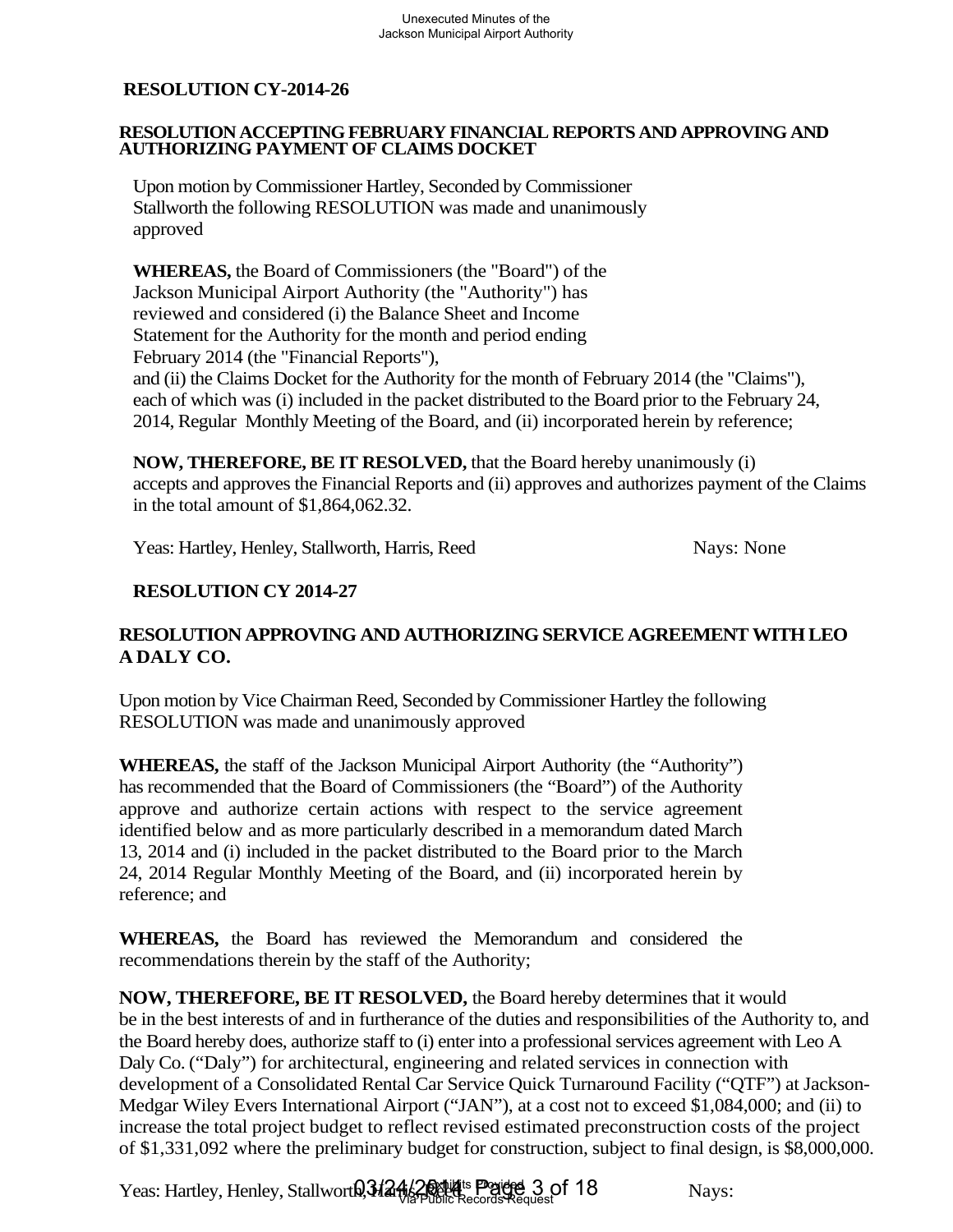## **RESOLUTION APPROVING AND AUTHORIZING SERVICE AGREEMENT WITH AVIATION GROUP OF MISSISSIPPI, LLC ("AGM")**

Upon motion by Vice Chairman Reed, Seconded by Commissioner Hartley the following RESOLUTION was made and unanimously approved

**WHEREAS,** the staff of the Jackson Municipal Airport Authority (the "Authority") has recommended that the Board of Commissioners (the "Board") of the Authority approve and authorize certain actions with respect to the service agreement identified below and as more particularly described in a memorandum dated March 15, 2014 and (i) included in the packet distributed to the Board prior to the March 24, 2014 Regular Monthly Meeting of the Board, and (ii) incorporated herein by reference; and

**WHEREAS,** the Board has reviewed the Memorandum and considered the recommendations therein by the staff of the Authority;

**NOW, THEREFORE, BE IT RESOLVED,** the Board hereby determines that it would be in the best interests of and in furtherance of the duties and responsibilities of the Authority to, and the Board hereby does, take the following actions:

The Board approves and authorizes that certain amendment to the professional services agreement with AGM to perform an assessment of the economic impacts, preparation of schematic designs, and estimating engineering and construction costs of various scenarios associated with the planned rehabilitation of Runway 16/34 at Hawkins Field Airport; and increase the project budget to reflect the costs associated with the additional services for a new total project budget of \$4,200,920 as more particularly set out in the Memorandum dated March 15, 2014, which describes this matter, said service agreement to be in such form and to contain such terms and conditions consistent with said Memorandum as may be deemed appropriate by the Chief Executive Officer of the Authority (the "CEO"), as evidenced by his execution thereof. Unexecuted Minutes of the<br>Jackson Municipal Airport Authority<br>Jackson Municipal Airport Authority<br>IPPI, LLC ("AGM")<br>an Reed, Seconded by Commissions smade and unanimously approve<br>ackson Municipal Airport Authority<br>of Commi

Yeas: Hartley, Henley, Stallworth, Harris, Reed Nays: None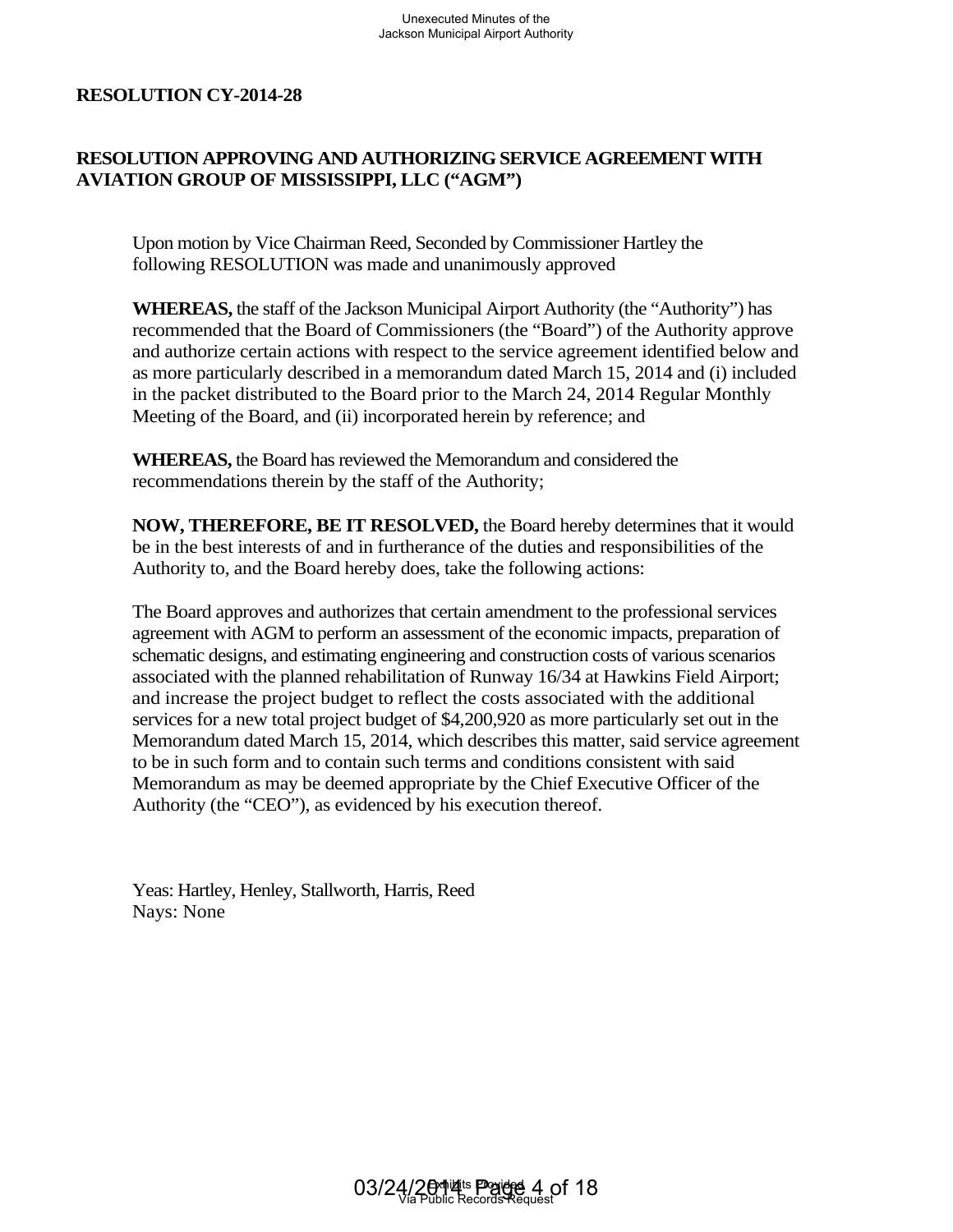## **RESOLUTION APPROVING AND AUTHORIZING SERVICE AGREEMENT WITH DETECT, INC. ("DETECT")**

Upon motion by Vice Chairman Reed, Seconded by Commissioner Hartley the following RESOLUTION was made and unanimously approved

**WHEREAS,** the staff of the Jackson Municipal Airport Authority (the "Authority") has recommended that the Board of Commissioners (the "Board") of the Authority approve and authorize certain actions with respect to the service agreement identified below and as more particularly described in a memorandum dated March 14, 2014 and (i) included in the packet distributed to the Board prior to the March 24, 2014 Regular Monthly Meeting of the Board, and (ii) incorporated herein by reference; and

**WHEREAS,** the Board has reviewed the Memorandum and considered the recommendations therein by the staff of the Authority;

**NOW, THEREFORE, BE IT RESOLVED,** the Board hereby determines that it would be in the best interests of and in furtherance of the duties and responsibilities of the Authority to, and the Board hereby does, take the following actions:

The Board approves and authorizes that certain professional services agreement with DETECT, whereby DETECT will provide professional wildlife management support to JMAA for one calendar year from April 1, 2014 with the option for JMAA to renew for two successive periods of one year each with cost in amount not to exceed \$15,000.00 for a year as more particularly set out in the Memorandum dated March 14, 2014, which describes this matter, said service agreement to be in such form and to contain such terms and conditions consistent with said Memorandum as may be deemed appropriate by the Chief Executive Officer of the Authority (the "CEO"), as evidenced by his execution thereof. Unexecuted Minutes of the<br>Jackson Municipal Airport Authority<br>**NG AND AUTHORIZING SE**<br>**ETECT"**)<br>man Reed, Seconded by Commiss<br>as made and unanimously approv<br>Jackson Municipal Airport Auth<br>of Commissioners (the "Board"<br>with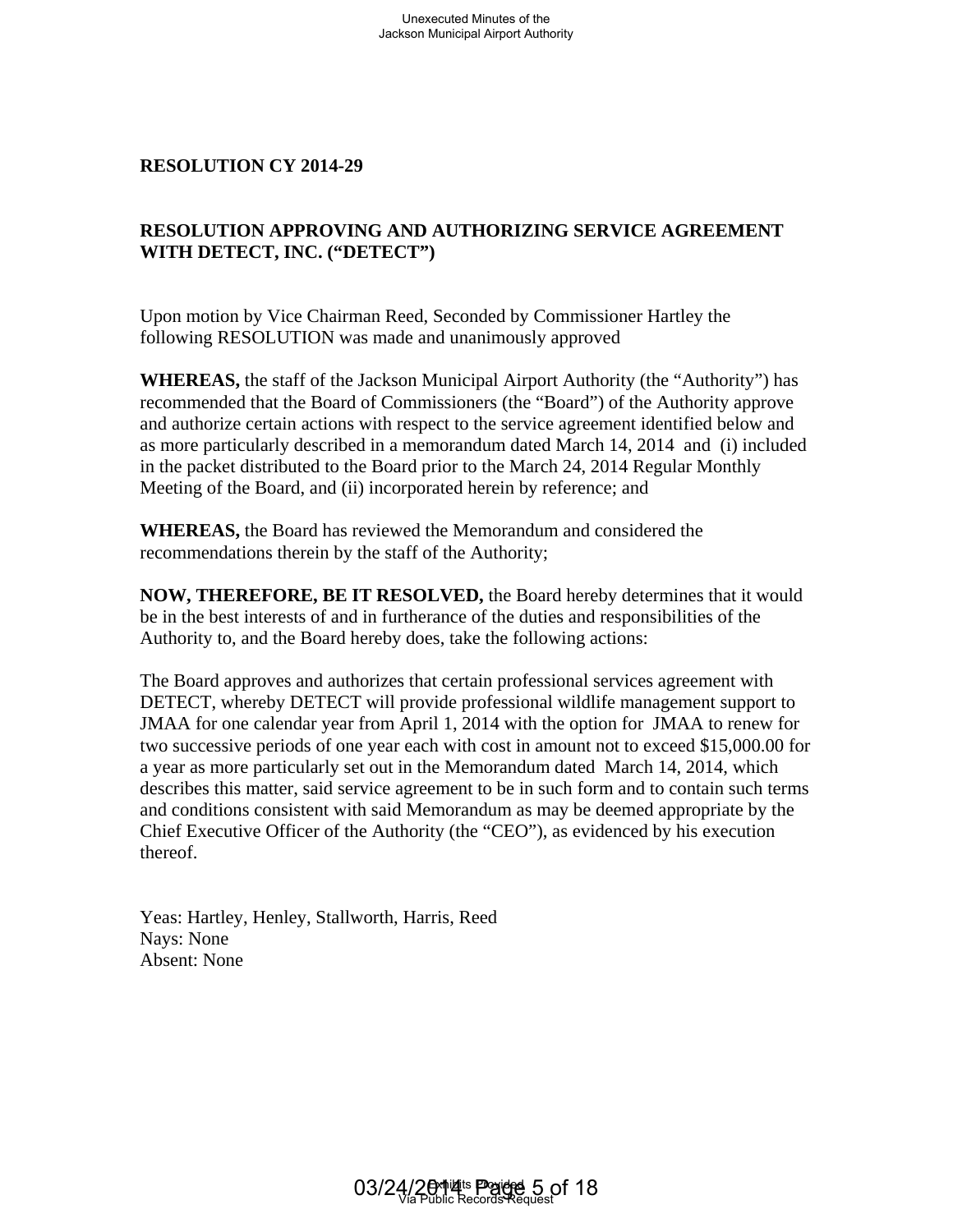### **RESOLUTION APPROVING AND AUTHORIZING CERTAIN ACTION WITH RESPECT TO A CERTAIN CONSTRUCTION PROJECT WITH SIMMONS EROSION CONTROL, INC. ("SIMMONS")**

Upon motion by Commissioner Stallworth, Seconded by Vice Chairman Reed the following RESOLUTION was made and unanimously approved

**WHEREAS,** the staff of the Jackson Municipal Airport Authority (the "Authority") has recommended that the Board of Commissioners (the "Board") of the Authority approve and authorize certain actions with respect to a certain construction project identified below, and as more particularly described by a memorandum dated February 6, 2014 and (i) included in the packet distributed to the Board prior to the March 24, 2014, Regular Monthly Meeting of the Board, and (ii) incorporated herein by reference; and

**WHEREAS,** the Board has reviewed the Memorandum and considered the recommendations therein by the staff of the Authority;

**NOW, THEREFORE, BE IT RESOLVED,** the Board hereby determines that it would be in the best interests of and in furtherance of the duties and responsibilities of the Authority, and the Board hereby does, take the following actions:

The Board hereby waives the bid irregularity described within the Memorandum dated February 6, 2014, regarding the bid of Simmons Erosion Control, Inc. ("SIMMONS") and authorizes award of contract to Simmons conditioned on the confirmation of an award of Airport Improvement Program and an award of Mississippi Department of Transportation funds to support to the project, and staff is authorized to accept the award of funds, if any, from AIP or MDOT to support said project. Unexecuted Minutes of the<br>Jackson Municipal Airport Authority<br>
OCONSTRUCTION PROJEC<br>
C. ("SIMMONS")<br>
ner Stallworth, Seconded by Vice<br>
as made and unanimously approv<br>
Jackson Municipal Airport Author<br>
of Commissioners (the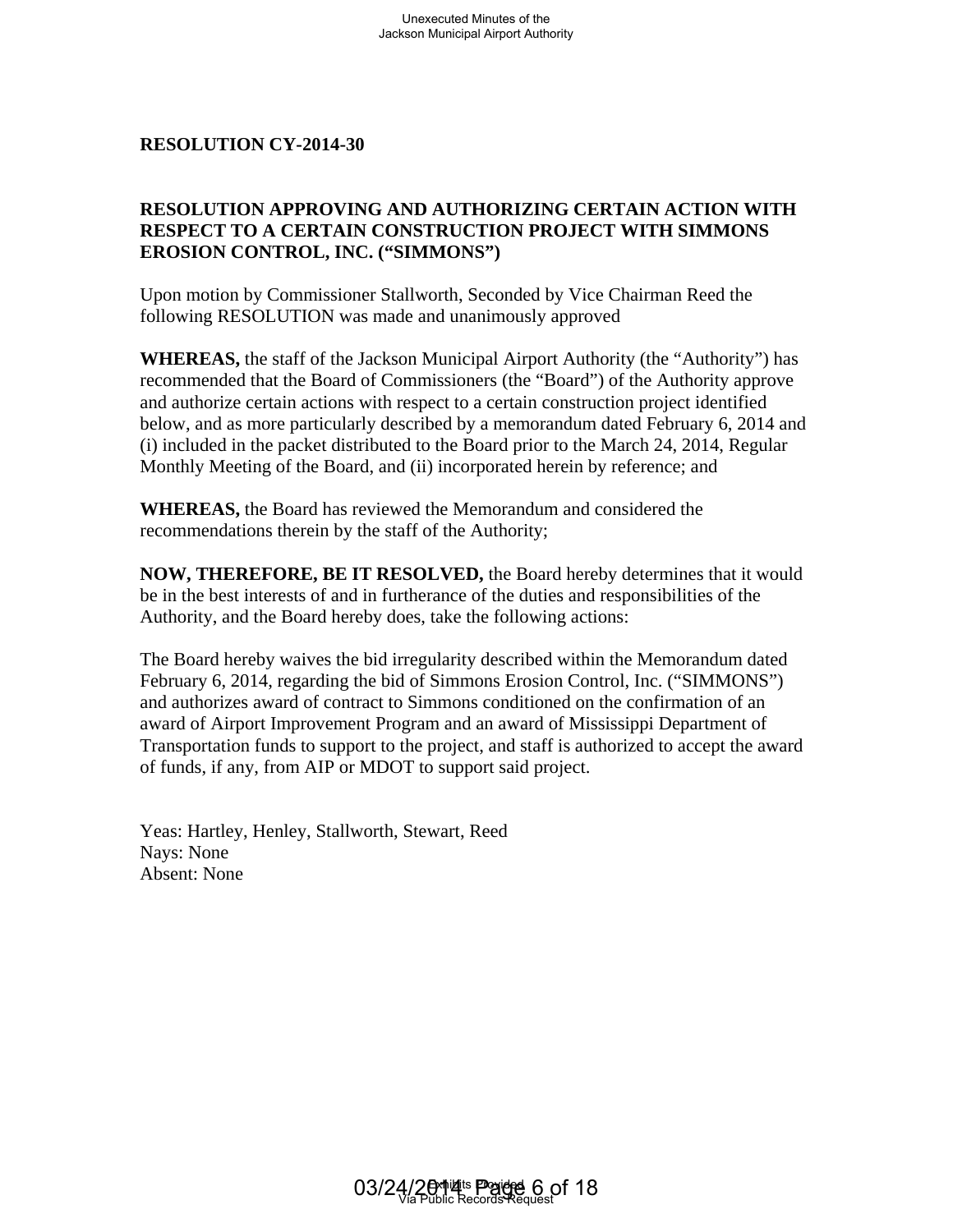## **RESOLUTION APPROVING AND AUTHORIZING CERTAIN ACTION WITH RESPECT TO A CERTAIN CONSTRUCTION PROJECT WITH SULLIVAN ENTERPRISES, INC. ("SULLIVAN")**

Upon motion by Commissioner Stallworth, Seconded by Commissioner Hartley the following RESOLUTION was made and unanimously approved

**WHEREAS,** the staff of the Jackson Municipal Airport Authority (the "Authority") has recommended that the Board of Commissioners (the "Board") of the Authority approve and authorize certain actions with respect to a certain construction project identified below, and as more particularly described by a memorandum dated March 7, 2014 and (i) included in the packet distributed to the Board prior to the March 24, 2014, Regular Monthly Meeting of the Board, and (ii) incorporated herein by reference; and Unexecuted Minutes of the<br>Jackson Municipal Airport Authority<br>
NG AND AUTHORIZING CE<br>
N CONSTRUCTION PROJEC<br>
TRICONSTRUCTION PROJEC<br>
TRICONSTRUCTION PROJEC<br>
as made and unanimously approvided to the Minicipal Airport Autho

**WHEREAS,** the Board has reviewed the Memorandum and considered the recommendations therein by the staff of the Authority;

**NOW, THEREFORE, BE IT RESOLVED,** the Board hereby determines that it would be in the best interests of and in furtherance of the duties and responsibilities of the Authority, and the Board hereby does, take the following actions:

The Board approves and authorizes award of contract to **Sullivan Enterprises, Inc.**  ("Sullivan") in the amount of \$148,000.00 in connection with repairs to various haildamaged roofs at Hawkins Field Airport as more particularly described in the Memorandum dated March 7, 201.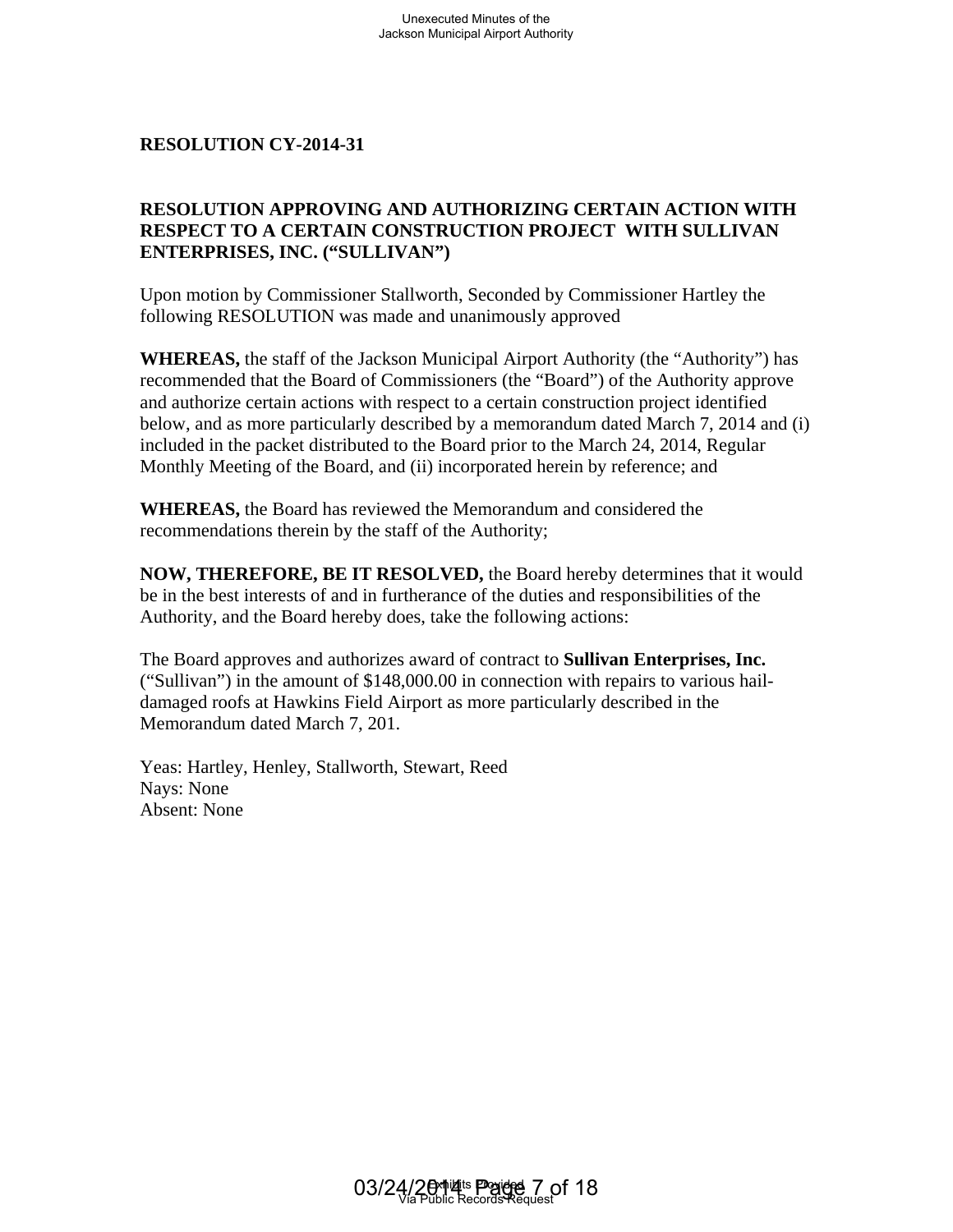### **RESOLUTION APPROVING AND AUTHORIZING CERTAIN ACTION WITH RESPECT TO A CERTAIN CONSTRUCTION PROJECT WITH THE FAITH GROUP, LLC AND WAGGONER ENGINEERING, INC.**

Upon motion by Commissioner Stallworth, Seconded by Vice Chairman Reed the following RESOLUTION was made and unanimously approved

**WHEREAS,** the staff of the Jackson Municipal Airport Authority (the "Authority") has recommended that the Board of Commissioners (the "Board") of the Authority approve and authorize certain actions with respect to a certain construction project identified below, and as more particularly described by a memorandum dated March, 15 and (i) included in the packet distributed to the Board prior to the March 24, 2014, Regular Monthly Meeting of the Board, and (ii) incorporated herein by reference; and

**WHEREAS,** the Board has reviewed the Memorandum and considered the recommendations therein by the staff of the Authority;

**NOW, THEREFORE, BE IT RESOLVED,** the Board hereby determines that it would be in the best interests of and in furtherance of the duties and responsibilities of the Authority, and the Board hereby does, take the following actions:

The Board hereby authorizes the staff to advertise for competitive bids for construction of an information and distribution center (IDF) in connection with the construction of the Premises Distribution System construction project currently underway and to execute amendments to the current professional services agreements with the Faith Group, LLC and Waggoner Engineering, Inc. for design and construction administration services in connection with the project and to increase the project budget to accommodate the additional costs as more particularly described in the Memorandum dated March 15, 2014 all subject to the stipulations that the estimated cost of construction is \$400,000; fees and expenses for the Faith Group are not to exceed \$41,870.00 for a new contract amount of \$2,140,314.00; fees and expenses for Waggoner are not to exceed \$18,000.00 for a new contract amount of \$28,600.00; and a new total project budget of \$19,513,361.00. Unexecuted Minutes of the<br>Jackson Municipal Airport Authority<br>NG AND AUTHORIZING CE<br>N CONSTRUCTION PROJEC<br>GONER ENGINEERING, INC<br>as made and unanimously approved as made and unanimously approved as made and unanimously app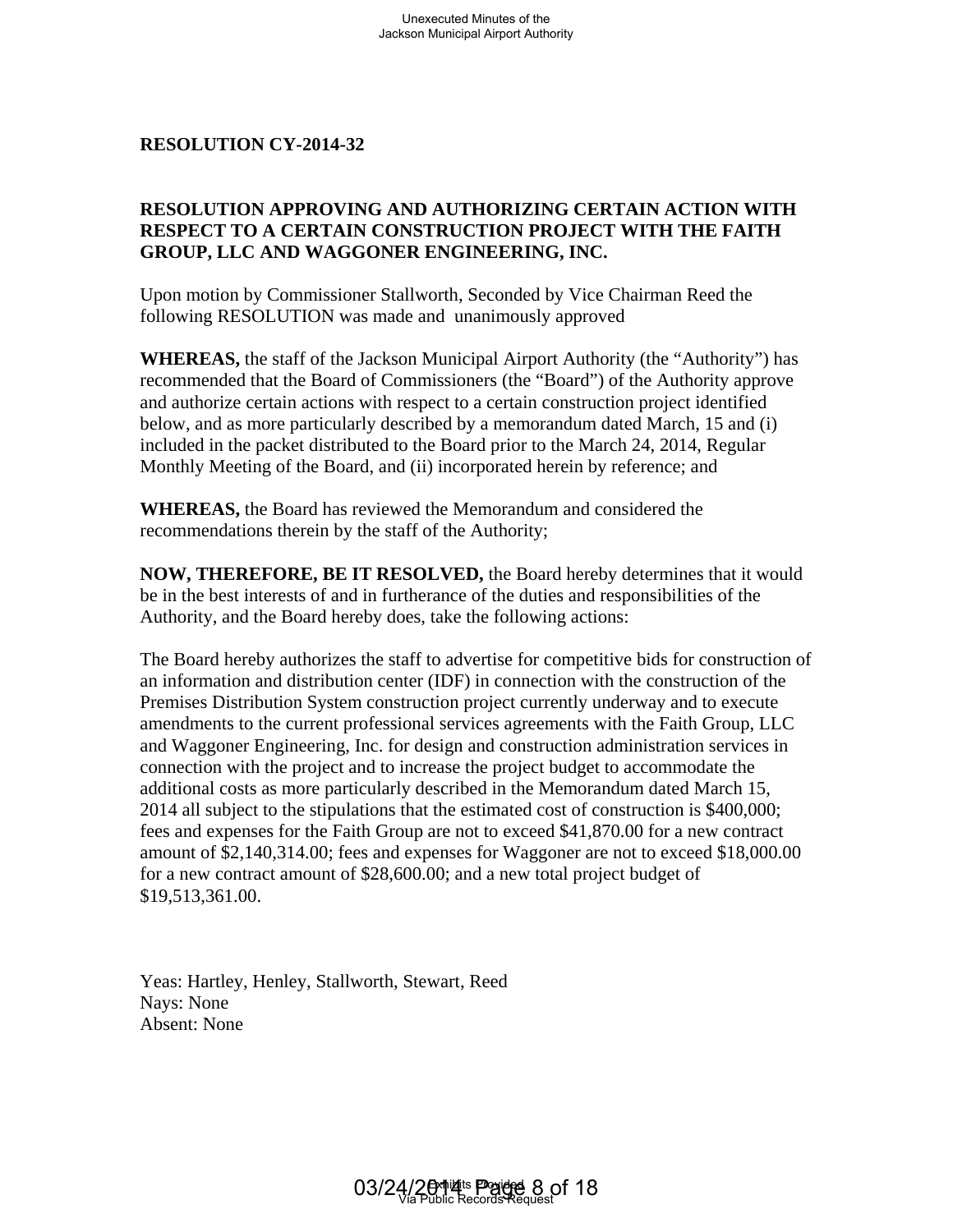## **RESOLUTION APPROVING AND AUTHORIZING PROCURE MENT OF GROUP HEALTH PLAN**

Upon motion by Vice Chairman Reed, Seconded by Commissioner Stallworth the following RESOLUTION was made and unanimously approved

**WHEREAS,** the staff of the Jackson Municipal Airport Authority (the "Authority") has recommended that the Board of Commissioners (the "Board") of the Authority approve and authorize staff to procure a group health and dental insurance plan from United Healthcare ("United"), effective May 1, 2014, as more particularly described in a memorandum dated March 14, 2014 and (i) included in the packet distributed to the Board prior to the March 24, 2014 Regular Monthly Meeting of the Board, and (ii) incorporated herein by reference; and Unexecuted Minutes of the<br>Jackson Municipal Airport Authority<br>ackson Municipal Airport Authority<br>sa made and unanimously appro<br>Jackson Municipal Airport Author<br>of Commissioners (the "Board"<br>cive vera group health and denta

**WHEREAS,** the Board has reviewed the Memorandum and considered the recommendations therein by the staff of the Authority;

**NOW, THEREFORE, BE IT RESOLVED,** the Board hereby determines that it would be in the best interests of and in furtherance of the duties and responsibilities of the Authority to, and the Board hereby does, take the following actions:

The Board approves and authorizes acceptance of that certain group health and dental insurance plan from United Healthcare ("United"), effective May 1, 2014, as more particularly set out in the Memorandum dated March 14, 2014, which describes this matter and to contain such terms and conditions consistent with said Memorandum as may be deemed appropriate by the Chief Executive Officer of the Authority (the "CEO")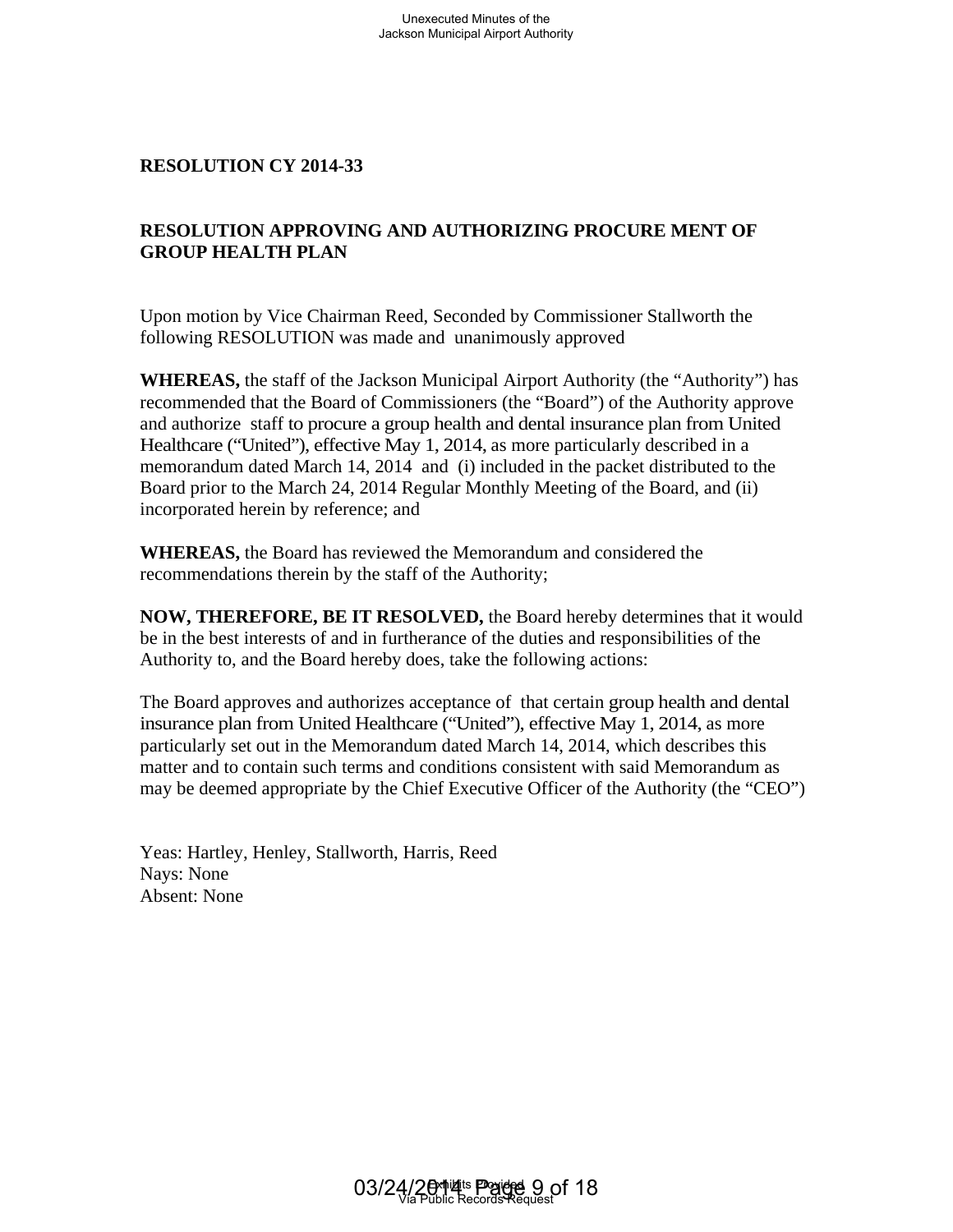#### **RESOLUTION APPROVING AND AUTHORIZING APPLICATIONS FOR AND ACCEPTANCE OF MISSISSIPPI DEPARTMENT OF TRANSPIRATION (MDOT) AND AIRPORT MULTI-MODAL TRANSPORTATION IMPROVEMENT PROGRAM (MMTIP) GRANTS**

Upon motion by Commissioner Harris, Seconded by Vice Chairman Reed the following RESOLUTION was made and unanimously approved

**WHEREAS,** the staff of the Jackson Municipal Airport Authority (the "Authority") has recommended that the Board of Commissioners (the "Board") of the Authority approve and authorize staff to submit two grant applications for Multi-Modal Transportation Improvement Program (MMTIP) funds in support of existing JMAA projects 008-12 Pavement Assessment and Overlay of Runway 16/34 at Hawkins Field Airport; and 010-12 Exterior Lighting Assessments; in the amount of \$500,000 each, to address both engineering and construction costs for the projects and for funding through the Mississippi Department of Transportation (MDOT) Aeronautics Division. Unexecuted Minutes of the<br>
Jackson Municipal Airport Authority<br> **EMISSISDEPT DEPARTMENT<br>
MULTI-MODAL TRANSPORT<br>
MULTI-MODAL TRANSPORT<br>
MULTI-MODAL TRANSPORT<br>
MULTI-MODAL TRANSPORT<br>
MULTI-MODAL TRANSPORT<br>
MULTI-MODAL TRANSP** 

**WHEREAS,** the Board has reviewed the certain Memorandum dated March 15, 2014, concerning these matters and considered the recommendations therein by the staff of the Authority;

**NOW, THEREFORE, BE IT RESOLVED,** the Board hereby determines that it would be in the best interests of and in furtherance of the duties and responsibilities of the Authority to, and the Board hereby does take the following actions:

The Board approves and authorizes staff to submit the said applications and, if successful, to accept funding granted on such terms and conditions consistent with said Memorandum as deemed appropriate by the Chief Executive Officer of the Authority (the "CEO")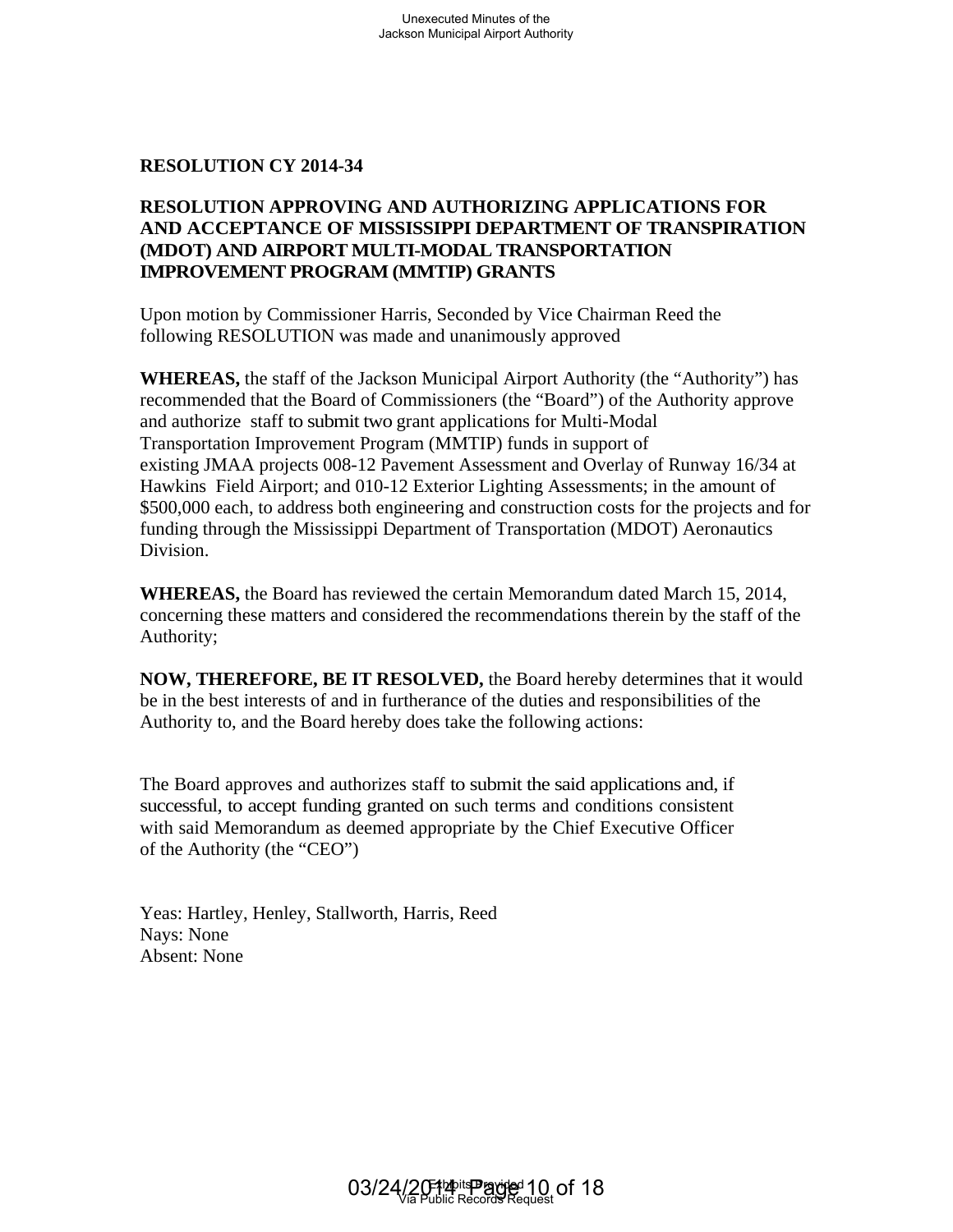#### **RESOLUTION APPROVING AND AUTHORIZING FEE INCREASE**

Upon motion by Commissioner Stallworth, Seconded by Commissioner Harris the following RESOLUTION was made and unanimously approved

**WHEREAS,** the staff of the Jackson Municipal Airport Authority (the "Authority") has recommended that the Board of Commissioners (the "Board") of the Authority approve and authorize an increase in the current landing fee applied to air carrier operations at the Jackson-Medgar Wiley Evers International Airport from \$2.35 per thousand pounds of landed weight to a new fee of \$2.71 per thousand pounds of landed weight, commencing May 1, 2014., as more particularly described in a memorandum dated **March 13, 2014 a**nd (i) included in the packet distributed to the Board prior to the March 24, 2014 Regular Monthly Meeting of the Board, and (ii) incorporated herein by reference; and Unexecuted Minutes of the<br>
Jackson Municipal Airport Authorty<br>
DING AND AUTHORIZING FEE<br>
DINE Stallworth, Seconded by Com<br>
are Stallworth, Seconded by Commentation<br>
and an original Airport Author<br>
the Curemissioners (the "

**WHEREAS,** the Board has reviewed the Memorandum and considered the recommendations therein by the staff of the Authority;

**NOW, THEREFORE, BE IT RESOLVED,** the Board hereby determines that it would be in the best interests of and in furtherance of the duties and responsibilities of the Authority to, and the Board hereby does, take the following actions:

The Board approves and authorizes an increase in the current landing fee applied to air carrier operations at the Jackson-Medgar Wiley Evers International Airport ("JAN") from \$2.35 per thousand pounds of landed weight to a new fee of \$2.71 per thousand pounds of landed weight, commencing May 1, 2014.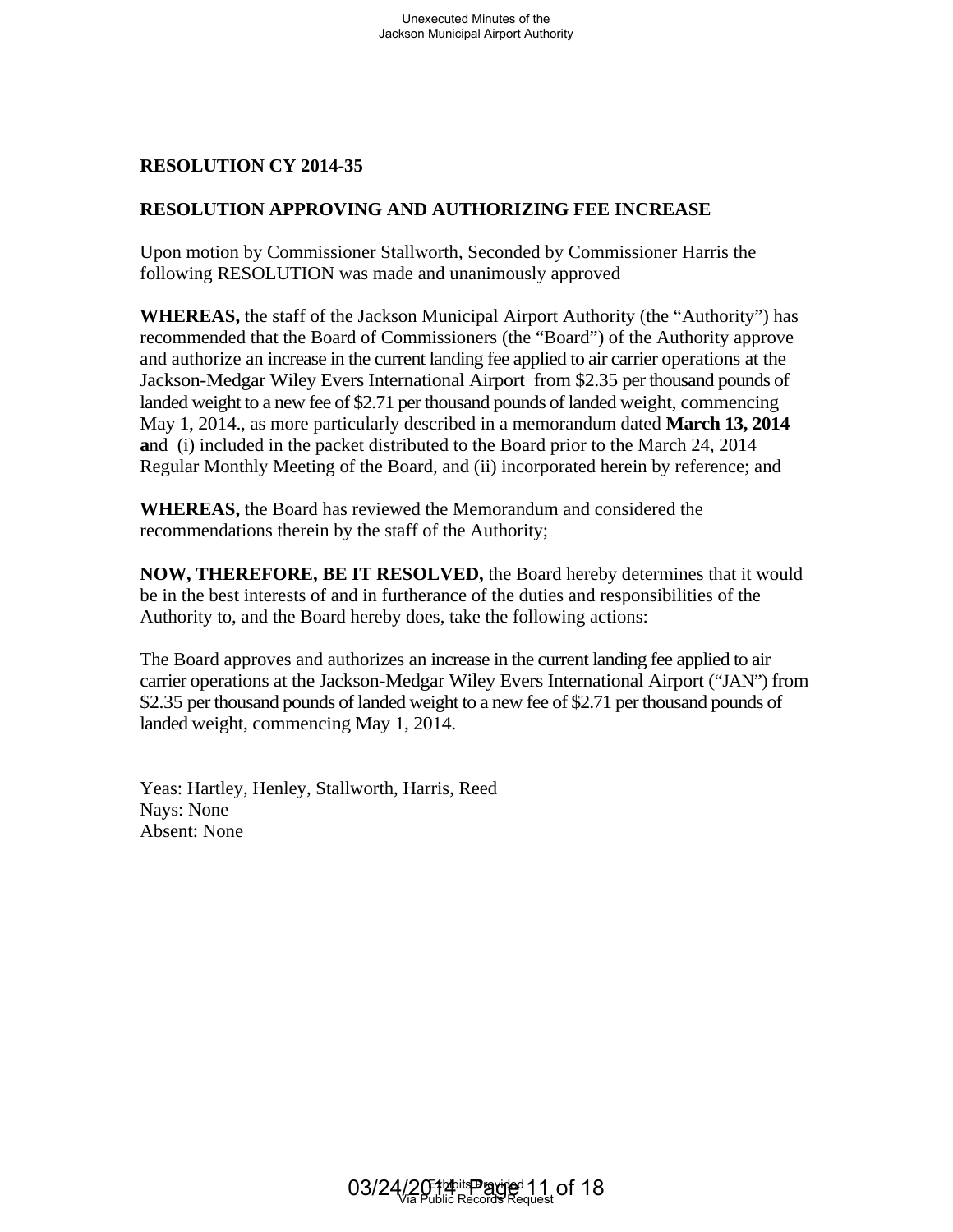#### **RESOLUTION APPROVING AND AUTHORIZING STATE OF MISSISSIPPI TRAVEL CARDLESS TRAVEL ACCOUNT**

Upon motion by Commissioner Stallworth, Seconded by Commissioner Harris the following RESOLUTION was made and unanimously approved

**WHEREAS,** the staff of the Jackson Municipal Airport Authority (the "Authority") has recommended that the Board of Commissioners (the "Board") of the Authority approve State of Mississippi Travel Cardless Travel Account (CTA) as more fully described in Memorandum dated March 3, 2014.

**WHEREAS,** the Board has reviewed the Memorandum and considered the recommendations therein by the staff of the Authority;

**NOW, THEREFORE, BE IT RESOLVED,** the Board hereby determines that it would be in the best interests of and in furtherance of the duties and responsibilities of the Authority to, and the Board hereby does, approve and authorize the establishment of a Cardless Travel Account ("CTA") to be used for purchases of official business travel related services, such as airfare, lodging (room only, no incidental expenses), registration fee, and car rental sublect to the limitations and conditions set forth in the Memorandum dated March 3, 2014, and as may be modified from time to time by DFA and to execute such account agreements and agreements regarding participation in the Travel Card Program as may be required from time to time. Unexecuted Minutes of the<br>
Jackson Municipal Airport Authority<br>
Jackson Municipal Airport Authority<br>
TEL CARDLESS TRAVEL ACCO<br>
ner Stallworth, Seconded by Commi<br>
was made and unanimously approve<br>
the Jackson Municipal Airp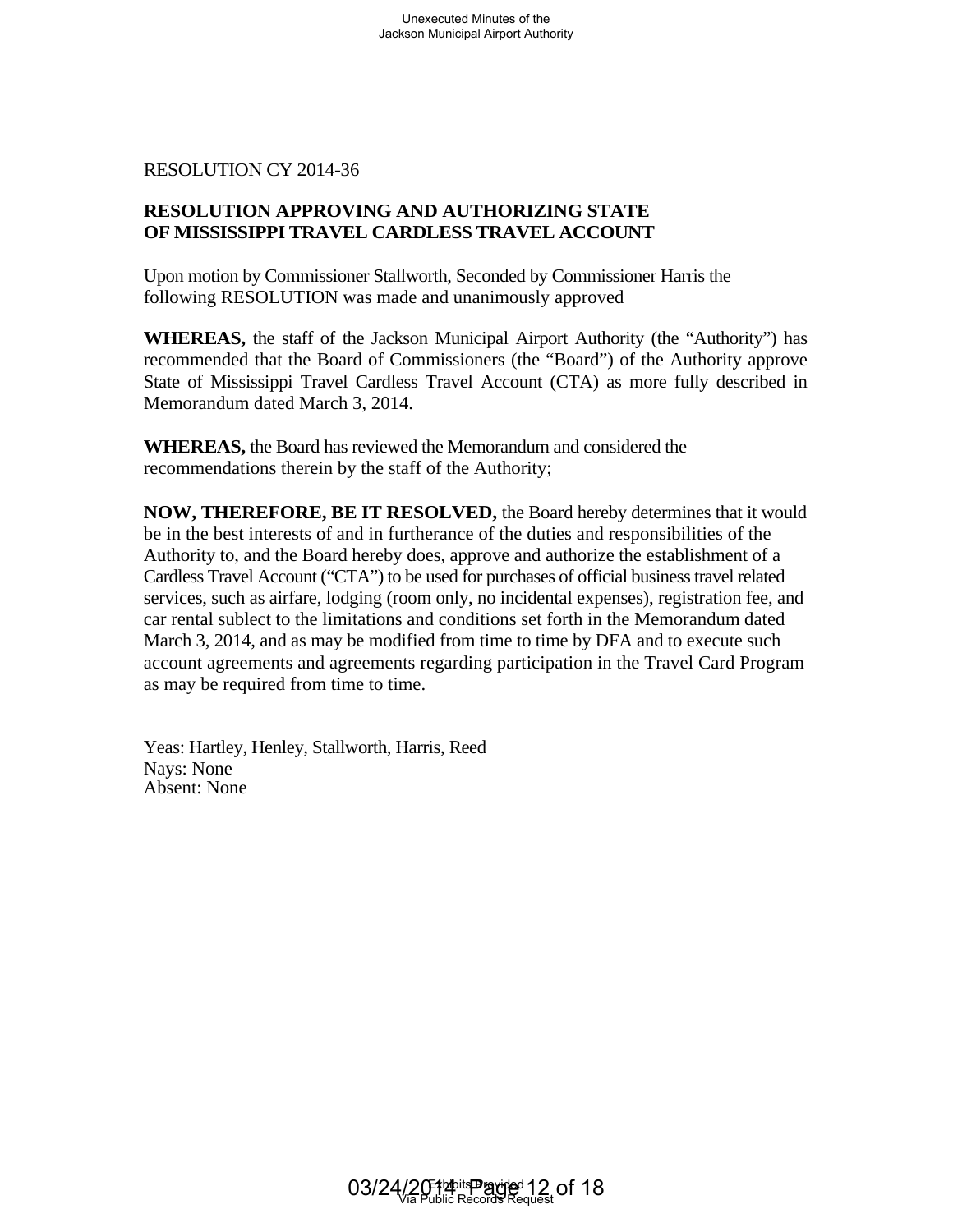#### **APPROVAL AND ADOPTION OF TRAVEL POLICIES FOR COMMISSIONERS AND STAFF**

A. Travel Policy For Airport Authority Commissioners B. Travel Policy For Airport Authority Staff

After discussion and review and upon motion made by Commissioner Harris, seconded by Commissioner Stallworth, and unanimously approved by the affirmative votes of all Commissioners, the following resolution was made and entered. Unexecuted Minutes of the<br>
Jackson Municipal Airport Authority<br> **ON OF TRAVEL POLICIES FOR**<br> **TAFF**<br>
rt Authority Commissioners<br>
and Training and Training and Training and Authority Staff<br>
discussion and Training and Accor

**RESOLVED**, that the Board hereby approves and adopts the travel policies for the Commissioners and Staff in the form and format presented as part of the Packet (p 73 et seq) for the Board's regular meeting of March 24, 2014.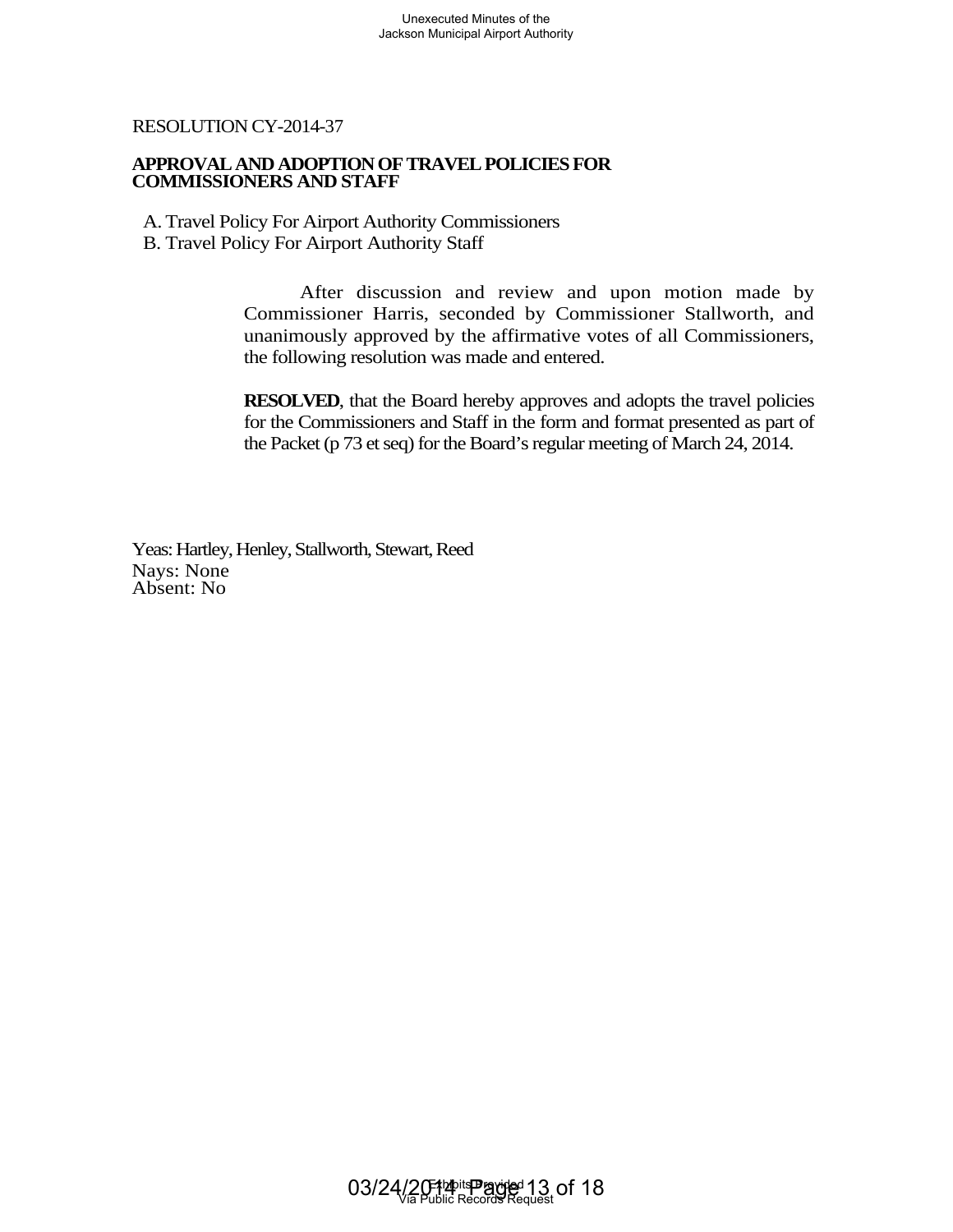## **RESOLUTION APPROVING AND AUTHORIZING CHANGE IN MEMBERSHIP OF TRI-JET, LLC.**

Upon motion by Commissioner Stallworth, Seconded by Commissioner Harris, the following RESOLUTION was made and unanimously approved

**WHEREAS,** the staff of the Jackson Municipal Airport Authority (the "Authority") as more fully set out in a memorandum dated March 14, 2014, has recommended that the Board of Commissioners (the "Board") of the Authority consent (1) to the withdrawal of Blakeney Land Company, LLC ("Blakeney"), one of the current members of Tri-Jet, from Tri-Jet and (2) to the admission of World Health Industries, Inc. ("WHI"). as a member of Tri-Jet, subject only to compliance by WHI with the terms of the Lease Agreement, including execution of a joinder to the Lease Agreement, an agreement to indemnify JMAA and delivery of required evidence of insurance. Unexecuted Minutes of the<br>
Jackson Municipal Airport Authority<br>
ET, LLC.<br>
FT, LLC.<br>
FT, LLC.<br>
FT, LLC.<br>
TEX Stallworth, Seconded by Commission and and unanimously approve<br>
Jackson Municipal Airport Authority<br>
In the Commis

**WHEREAS,** the Board has reviewed the Memorandum and considered the recommendations therein by the staff of the Authority;

**NOW, THEREFORE, BE IT RESOLVED,** the Board hereby consents to and authorizes the withdrawal of Blakeney Land Company, LLC ("Blakeney"), one of the current members of Tri-Jet, from Tri-Jet and the admission of World Health Industries, Inc. ("WHI") as a member of Tri-Jet, subject to compliance by WHI with the terms of the Lease Agreement, including execution of a joinder to the Lease Agreement, an agreement to indemnify JMAA and delivery of required evidence of insurance.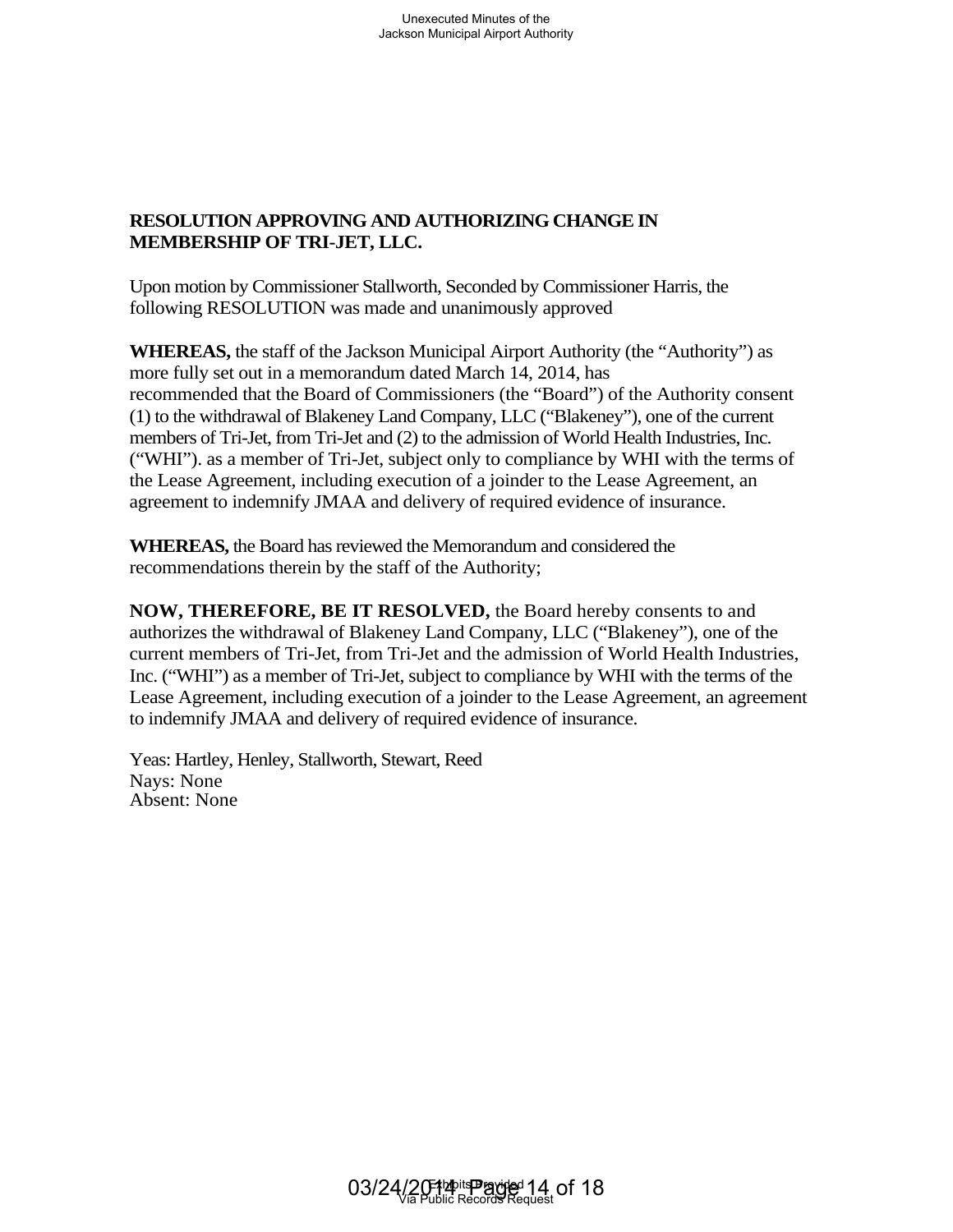## **RESOLUTION APPROVING AND AUTHORIZING BOARD TRAVEL TO MEMPHIS AMAC CONFERENCE**

On motion by Commissioner Stallworth, Seconded by Commissioner Harris, the following RESOLUTION was made and unanimously approved

**WHEREAS**, the Board has considered and determined that the Airport Minority Advisory Council's (AMAC's) 30th Anniversary Forum currently scheduled for April 24, 2014, at Memphis, TN will provide educational, training and networking opportunities for minority- and women-owned companies interested in doing business with regional airports and that it would be in the beneficial interests of the JMAA that the Board members be in attendance at such event to interact and learn things that will be of continuing benefit to the Authority, Unexecuted Minutes of the<br>
Jackson Municipal Airport Authority<br>
39<br> **ING AND AUTHORIZING BO**<br>
2015<br>
TRENCE<br>
FINENCE<br>
Triangle and unanimously approver<br>
considered and determined that the<br>
25, 30th Anniversary Forum curre<br>

**NOW, THEREFORE, BE IT RESOLVED**, the Board hereby authorizes and approves travel and expenses for those Commissioners who may be available to and choose to attend.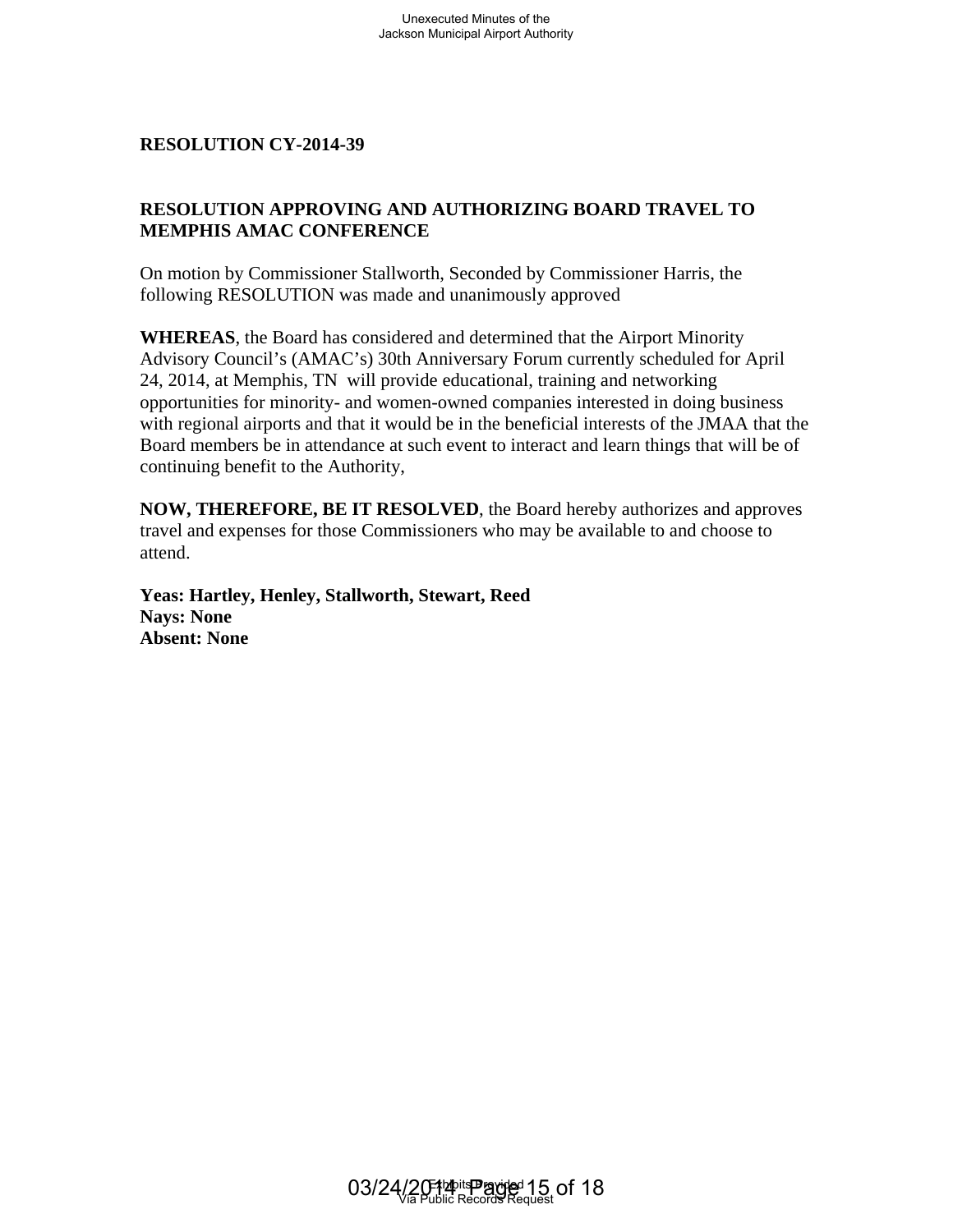## **RESOLUTION APPROVING AND AUTHORIZING BOARD TRAVEL TO TUNICA CONFERENCE**

On motion by Commissioner Stallworth, Seconded by Commissioner Harris, the following RESOLUTION was made and unanimously approved

**WHEREAS**, the Board has considered and determined that the Mississippi Airports Association (MAA) Annual Conference co-sponsored by JMAA and currently scheduled for May 14-16, 2014, at Tunica, MS will provide educational, training and networking opportunities for airport executives, board members, engineers, consultants, representatives of governments and aviation related industries and that it would be in the beneficial interests of the JMAA that its Board members be in attendance at such event to interact and learn things that will be of continuing benefit to the Authority, Unexecuted Minutes of the<br>
Jackson Municipal Airport Authority<br>
17 Stallworth, Seconded by Commi<br>
24 are Stallworth, Seconded by Comminum<br>
24 are and unanimously approver<br>
considered and determined that the<br>
Conference co-

**NOW, THEREFORE, BE IT RESOLVED**, the Board hereby authorizes and approves travel and expenses for those Commissioners who may be available to and choose to attend the MAA event at Tunica.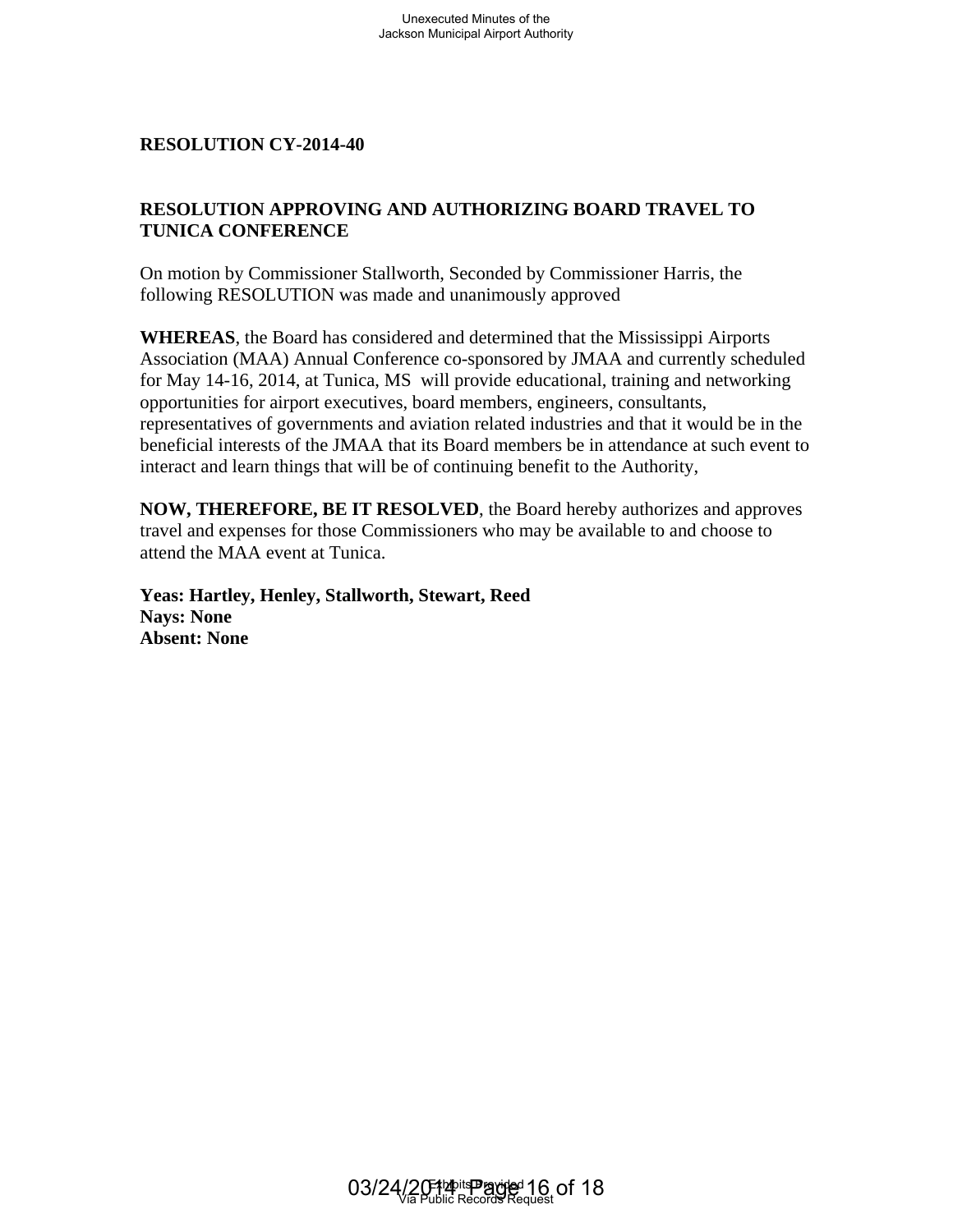### **RESOLUTION APPROVING AND AUTHORIZING THE CALLING OF A SPECIAL MEETING ON MONDAY, APRIL 28, 2014, AT 2:00 P.M.**

**WHEREAS**, it appearing that the scheduled Mississippi Airports Association (MAA) Annual Conference for May 14-16, 2014, at Tunica, MS and the Airport Minority Advisory Council's (AMAC's) 30th Anniversary Forum scheduled for April 24, 2014, at Memphis, TN make it prudent that the Board re schedule its April Work Session,

**NOW, THEREFORE,** on the Motion of Commissioner Stallworth, Seconded by Vice Chairman Reed, and the unanimous affirmative vote of all Commissioners and in accordance with applicable law and the Bylaws of JMAA, it is **RESOLVED** that:

The Regular Monthly Work Session of the JMAA Board scheduled for 7:30 a.m. on Thursday, April 24, 2014, in the Community Room, Main Terminal Building, Jackson-Medgar Wiley Evers International Airport ("JAN"), in Jackson, Mississippi, is hereby cancelled, and

A Special Work Session of the JMAA Board is hereby called for 2:00 p.m. on Monday, April 28, 2014, in the Terminal Building at Hawkins Field Airport ("HKS") West Ramp Road Jackson, Mississippi 39209, at which time the Board may discuss and consider all matters within the jurisdiction, powers and authority of JMAA but the Board will take no action on any of those matters, and Unexecuted Minutes of the<br>
Jackson Municipal Airport Authority<br>
11<br>
11<br>
103<br>
103 AD AUTHORIZING THI<br>
100NDAY, APRIL 28, 2014, AT<br>
11<br>
23, 2014, AT<br>
23, 2014, AT<br>
23, 2014, AT<br>
23, 2014, at Tunica, MS<br>
25<br>
25 30th Anniversa

Proper notice of this action shall issue and be posted.